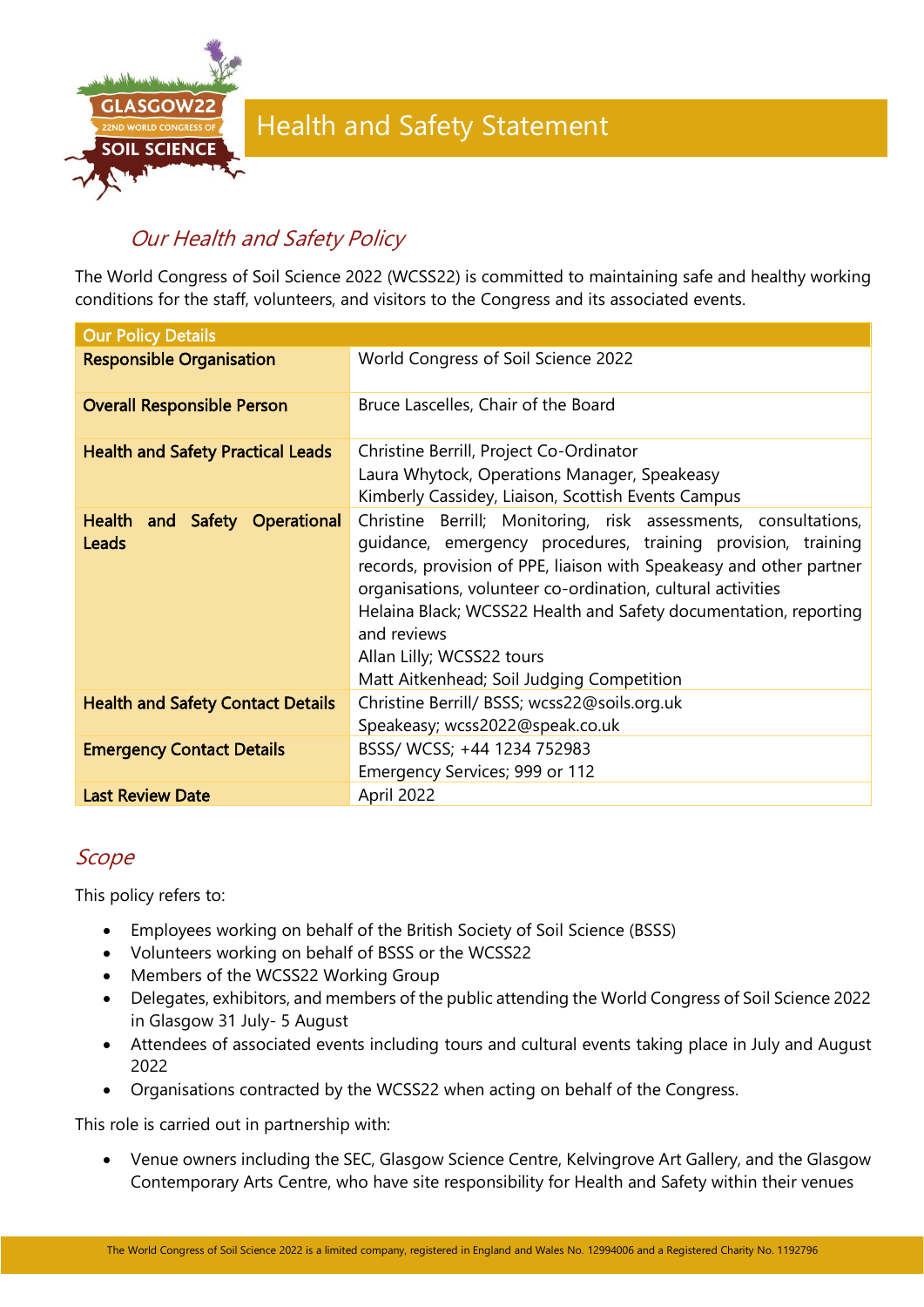• Speakeasy who are contracted by the WCSS22 to deliver the Congress. As part of their jurisdiction, they have specific responsibility for exhibitors, and exhibitions, within the SEC (e.g. CDM 2015 Construction Phase Plan) and for coordinating with the SEC on Health and Safety for the main Congress activities.

#### We Commit to:

- Maintaining safe and healthy working conditions for the Congress
- Taking reasonable measures to prevent accidents and ill-health in preparation for, and duration of, the Congress and associated activities
- Providing clear instruction and information, and appropriate training, to ensure people are competent to carry out tasks on behalf of the Congress.
- Providing personal protective equipment (PPE) where necessary
- Ensuring safe handling and use of substances that may cause harm
- Consulting on matters regarding health and safety associated with the Congress
- Maintaining safe and healthy condition for attendees of the Congress
- Providing clear guidance on COVID procedures when attending the Congress
- Providing clear instructions and guidance on procedures for emergencies and other significant incidents
- Regularly reviewing and maintaining our health and safety policy and procedures
- Accurately and consistently report on accidents/ near misses, activities and training

## Arrangements for Health and Safety

#### 1. Risk Assessment

We commit to:

- Completing relevant risk assessments and to taking action as required
- Regularly reviewing risk assessments to address changes
- Communicating the outcomes of risk assessments to those who need to take action
- Identifying and addressing requirements for training and inductions
- Reporting on accidents and near-misses, and where appropriate taking steps to reduce the likelihood of re-occurrence.

## 2. Training

We commit to:

- Providing Health and Safety induction guidance and appropriate training for volunteers and employees
- Providing personal protective equipment (PPE) as required for volunteers and employees
- Making suitable arrangements for remote working by volunteers and employees.

#### 3. Consultation

We commit to:

• Consulting the WCSS22 Working Group, Speakeasy, the Scottish Events Campus (SEC), and others as appropriate on Health and Safety related to the Congress